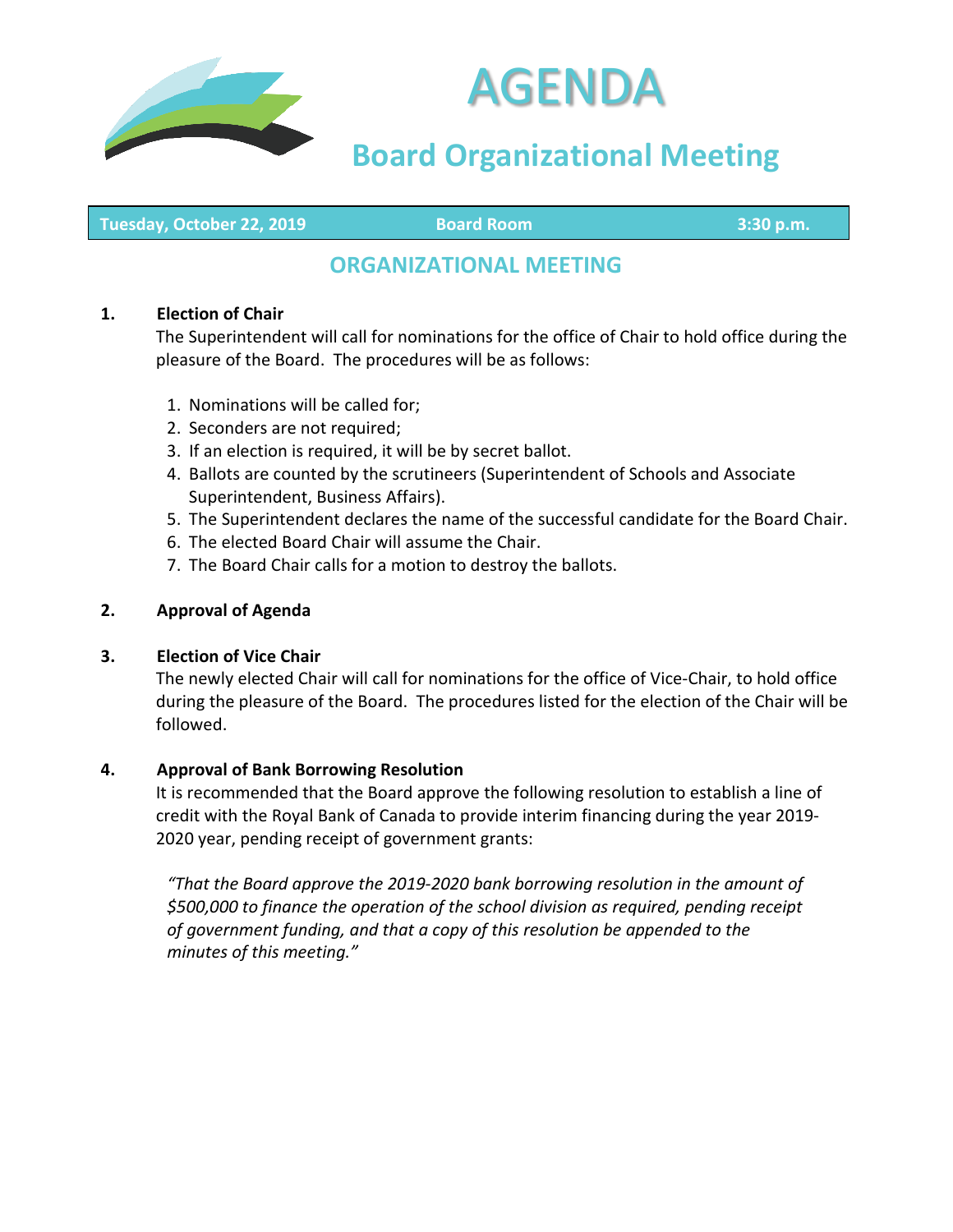#### **5. Approval of Signing Authority**

It will be necessary for the Board to approve the following resolution:

*"That the bank signing authority be the Chairman or the Vice-Chairman and the Secretary-Treasurer or, in her absence, the Director of Finance, with the exception that for the purpose of signing cheques, the signing authority shall be the Superintendent of Schools and the Secretary-Treasurer and Director of Finance and further, that the Board authorize the bank to establish an overdraft lending agreement which has been duly executed by the proper officers of the Board when loans are required."*

#### **6. Committee Reports and Terms of Reference**

All Committee reports and Terms of References were reviewed at the September 2019 meeting.

#### **7. Appointments to Committees**

(summaries of committee mandates and membership at end of list)

#### **7.1 Standing Committees**

- **7.1.1** Facilities Committee
- **7.1.2** Policy Advisory Committee
- **7.1.3** Community Engagement Committee
- **7.1.4** Spirit of 51 Committee
- **7.1.5** Superintendent Evaluation Committee
- **7.1.6** Board Budget Committee
- **7.1.7** F.N.M.I. Advisory Committee
- **7.1.8** Poverty Intervention Committee
- **7.1.9** Board Audit Committee
- **7.1.10** Division Wellness Committee

#### **7.2 Special (ad hoc) Committees**

- **7.2.1** ATA Negotiating Committee
- **7.2.2** CUPE (Local 290) Negotiating Committee
- **7.2.3** CUPE (Local 2843) Negotiating Committee
- **7.2.4** Non Union Staff Committee
- **7.2.5** Expulsion Committee

#### **7.3 Joint Committees**

- **7.3.1** ATA Working Conditions Committee
- **7.2.3** Business and Education Committee
- **7.4.3** City/School Boards Committee

#### **7.4 Appointment of Board Representatives**

**7.4.1** ASBA Zone 6 Executive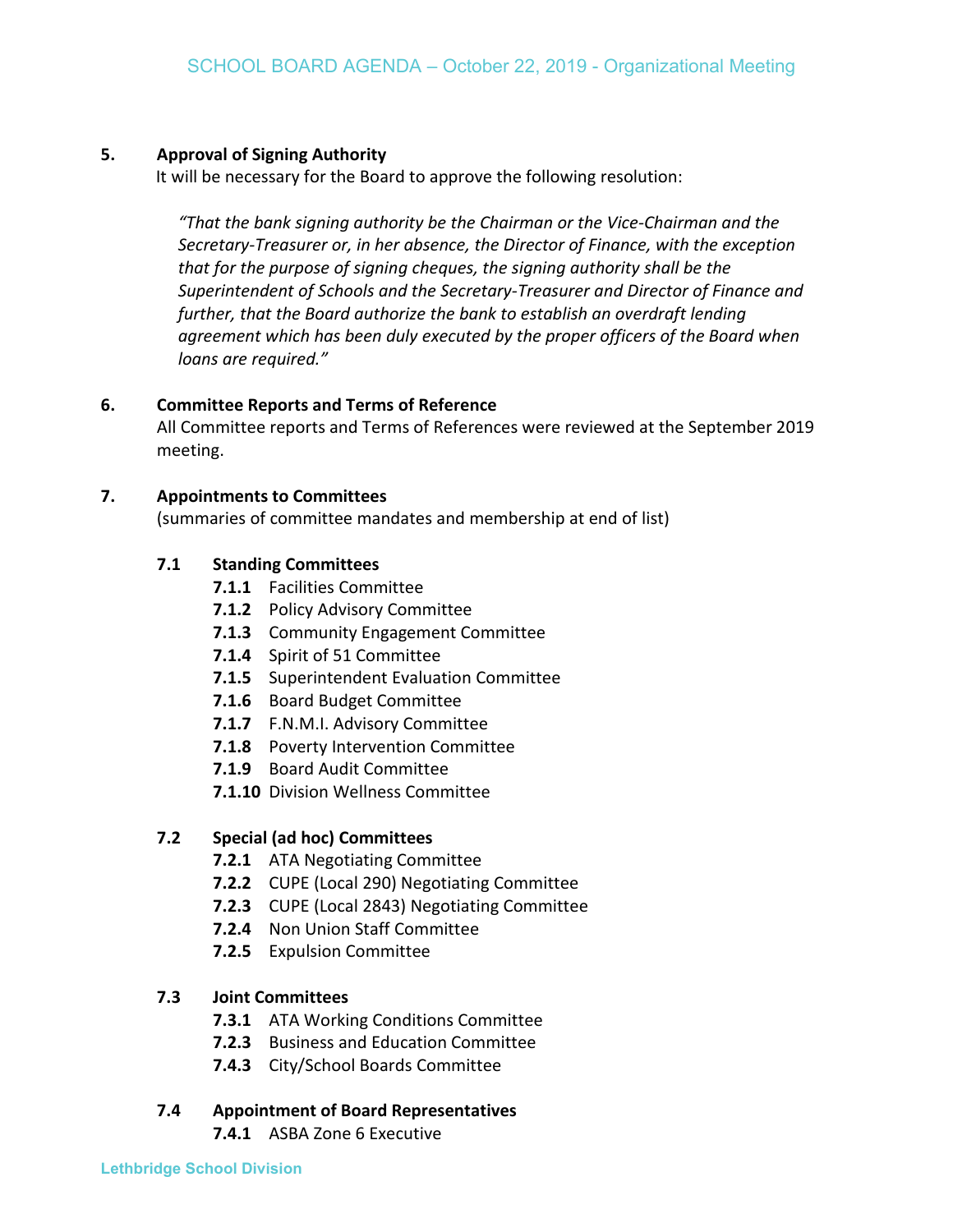- **7.4.2** Division School Council
- **7.4.3** Division Student Advisory Council
- **7.4.4** Teachers' Employer Bargaining Association (TEBA)
- **7.4.5** Team Lethbridge

#### 8. **Adjournment**

**The Organizational Meeting will be followed immediately by a Regular Board Meeting (commencing at approximately 4:00 p.m.)**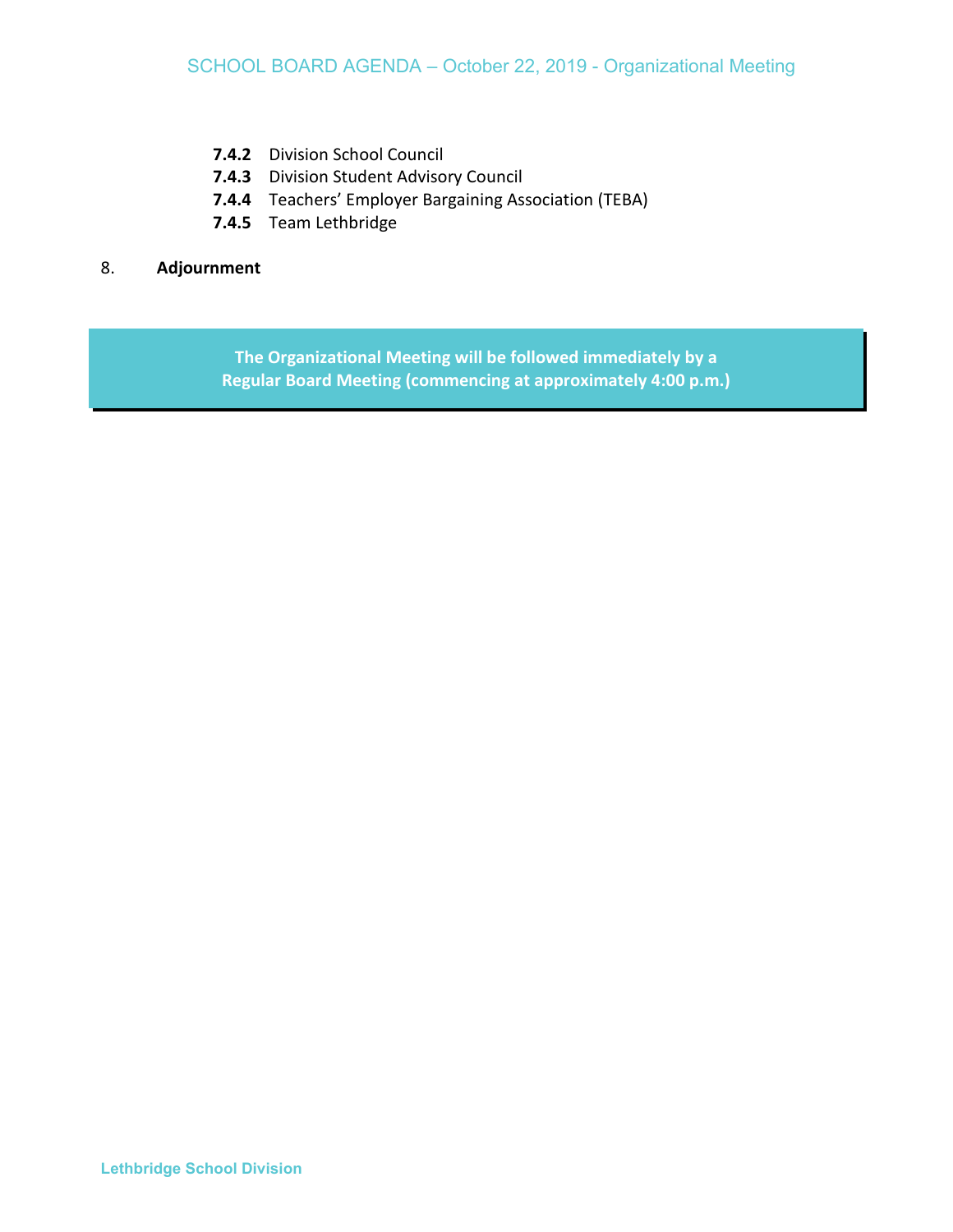## **STANDING COMMITTEES**

| Name:                | <b>Facilities Committee</b>                                                                                                                                                                                                                                                                   |
|----------------------|-----------------------------------------------------------------------------------------------------------------------------------------------------------------------------------------------------------------------------------------------------------------------------------------------|
| Mandate:             | To review school division facility needs and make recommendations to the Board<br>with respect to school facility renovation and construction under the Building<br>Quality Restoration Program, the New School Construction Program and the School<br>Modernization Program.                 |
| Membership:          | Two Trustees serving at the pleasure of the Board, one of whom shall act as chair,<br>the Associate Superintendent, Business Affairs and the Director of Facility Services.                                                                                                                   |
| <b>Remuneration:</b> | None                                                                                                                                                                                                                                                                                          |
| Name:                | <b>Policy Advisory Committee</b>                                                                                                                                                                                                                                                              |
| <b>Mandate:</b>      | To provide comment and advice on Board policies and regulations brought<br>to its attention.                                                                                                                                                                                                  |
| Membership:          | One Trustee serving at the pleasure of the Board, the Superintendent of Schools,<br>the Division Principal, and one representative from each of: the Alberta Teachers'<br>Association, CUPE - Local 290, CUPE - Local 2843, the Division School Council and<br>the Administrators' Committee. |
| <b>Remuneration:</b> | None                                                                                                                                                                                                                                                                                          |
|                      |                                                                                                                                                                                                                                                                                               |
| Name:                | <b>Community Engagement Committee</b><br>Committee initiated at Board Retreat March 2011                                                                                                                                                                                                      |
| <b>Mandate:</b>      | To develop and implement strategies for the Board to fully engage all sectors of the<br>community.                                                                                                                                                                                            |
| Membership:          | The committee shall consist of two Trustees, serving at the pleasure of the Board,<br>Superintendent (of designate), Communications Officer, at least one member of<br>Division School Council, and other invitees as required.                                                               |
| <b>Remuneration:</b> | None                                                                                                                                                                                                                                                                                          |
| Name:                | <b>Spirit of 51 Committee</b><br>Committee initiated at Board Meeting on June 23, 1999                                                                                                                                                                                                        |
| Mandate:             | To foster a climate that enhances human relations and morale in the school<br>division.                                                                                                                                                                                                       |
| <b>Membership:</b>   | Two Trustees serving at the pleasure of the Board, one to serve as Chair, Alberta<br>Teachers' Association representative, CUPE #290 representative, CUPE #2843<br>representative, non-union staff representative, and the Associate Superintendent,<br>Human Resources.                      |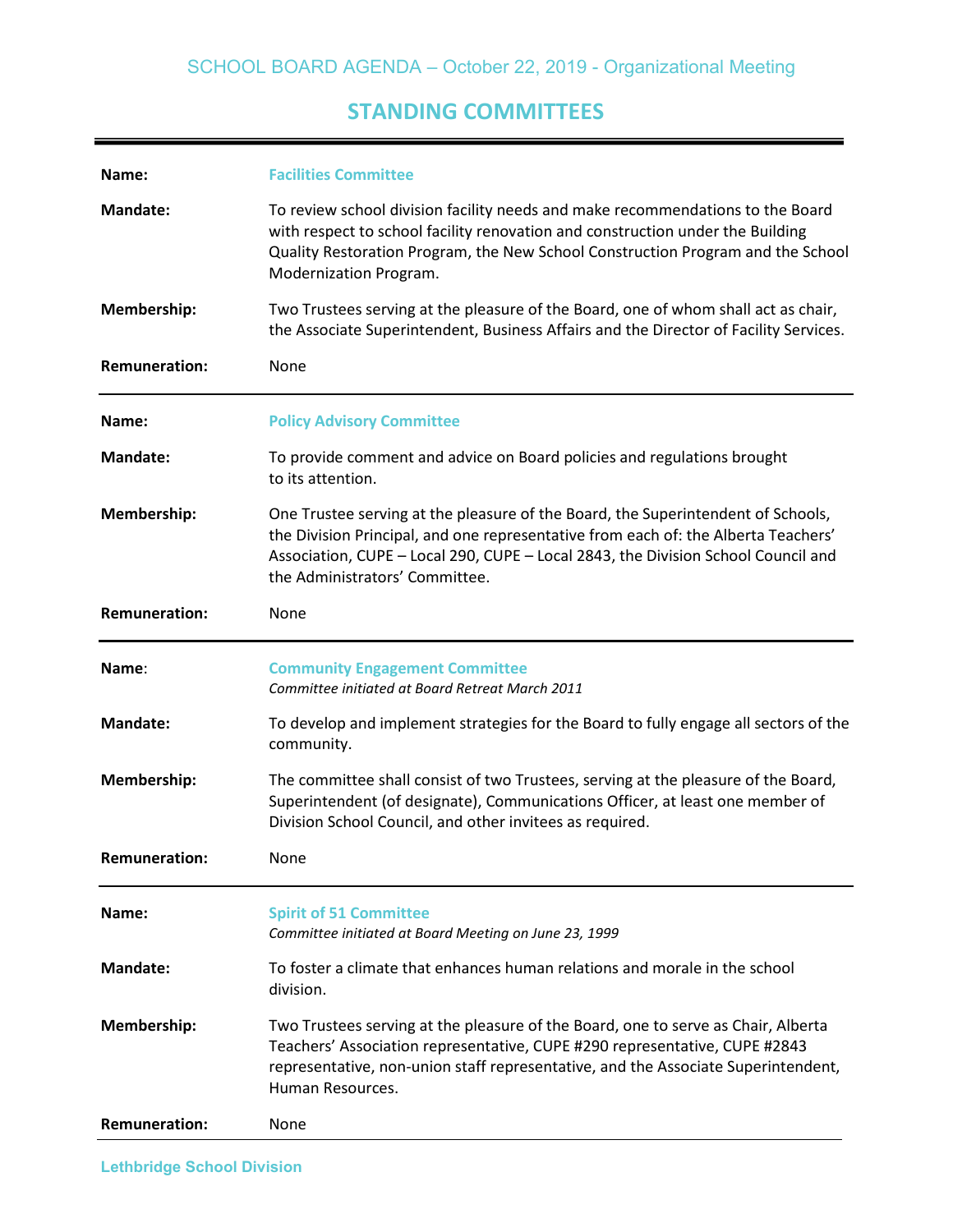| Name:                | <b>Superintendent Evaluation Committee</b><br>Committee initiated at Board Meeting on October 24, 1995                                                                                                                                                                                                                                                                                                                                                                                                                                   |
|----------------------|------------------------------------------------------------------------------------------------------------------------------------------------------------------------------------------------------------------------------------------------------------------------------------------------------------------------------------------------------------------------------------------------------------------------------------------------------------------------------------------------------------------------------------------|
| <b>Mandate:</b>      | To carry out, on behalf of the Board, the annual appraisal of the Superintendent of<br>Schools. The appraisal report shall be submitted to the Board for approval.                                                                                                                                                                                                                                                                                                                                                                       |
| Membership:          | The committee shall consist of the Board Chair, two other Trustees and the<br>Superintendent.                                                                                                                                                                                                                                                                                                                                                                                                                                            |
| <b>Remuneration:</b> | None                                                                                                                                                                                                                                                                                                                                                                                                                                                                                                                                     |
| Name:                | <b>Board Budget Committee</b><br>Committee initiated at Board Meeting on, 2002                                                                                                                                                                                                                                                                                                                                                                                                                                                           |
| <b>Mandate:</b>      | To gather information and advise the Board on the Division budget. To review the<br>budget process to ensure that stakeholders have adequate budget information and<br>appropriate opportunity for input into their school budgets and the Division's<br>budget.                                                                                                                                                                                                                                                                         |
|                      | To advise and provide supporting information to the Board on budget issues<br>relating to advocacy.                                                                                                                                                                                                                                                                                                                                                                                                                                      |
| Membership:          | The committee shall consiste of two Trustees (one who chairs) named at the<br>Organizational Meeting each year, Associate Superintendent, Business Affairs, and                                                                                                                                                                                                                                                                                                                                                                          |
|                      | the Director of Finance.                                                                                                                                                                                                                                                                                                                                                                                                                                                                                                                 |
| <b>Remuneration:</b> | None                                                                                                                                                                                                                                                                                                                                                                                                                                                                                                                                     |
| Name:                | <b>F.N.M.I. Advisory Committee</b><br>Committee initiated at the Board Meeting September 2017                                                                                                                                                                                                                                                                                                                                                                                                                                            |
| <b>Mandate:</b>      | To improve educational opportunities and achievement of all students (children<br>and youth). To directly improve learning outcomes for all students who self-identify<br>as having F.N.M.I. ancestry. To understand and support the "Calls to Action" from<br>the Truth and Reconciliation work that is relevant to the education sector. To<br>support teachers and our F.N.M.I. department to feel comfortable and skilled in<br>delivering and appreciating F.N.M.I. content as per Alberta Education curriculum<br>recommendations. |
| Membership:          | The committee shall consiste of one Trustee, Division F.N.M.I. Principal, Education<br>Centre staff member assigned leadership representatives, one principal, one vice-<br>principal, two parents, three teachers (one from each) from elementary, middle<br>and high schools, one counsellor, two F.N.M.I. Liaisons (one each from an<br>elementary and secondary school), community members/elders, and guests as<br>needed.                                                                                                          |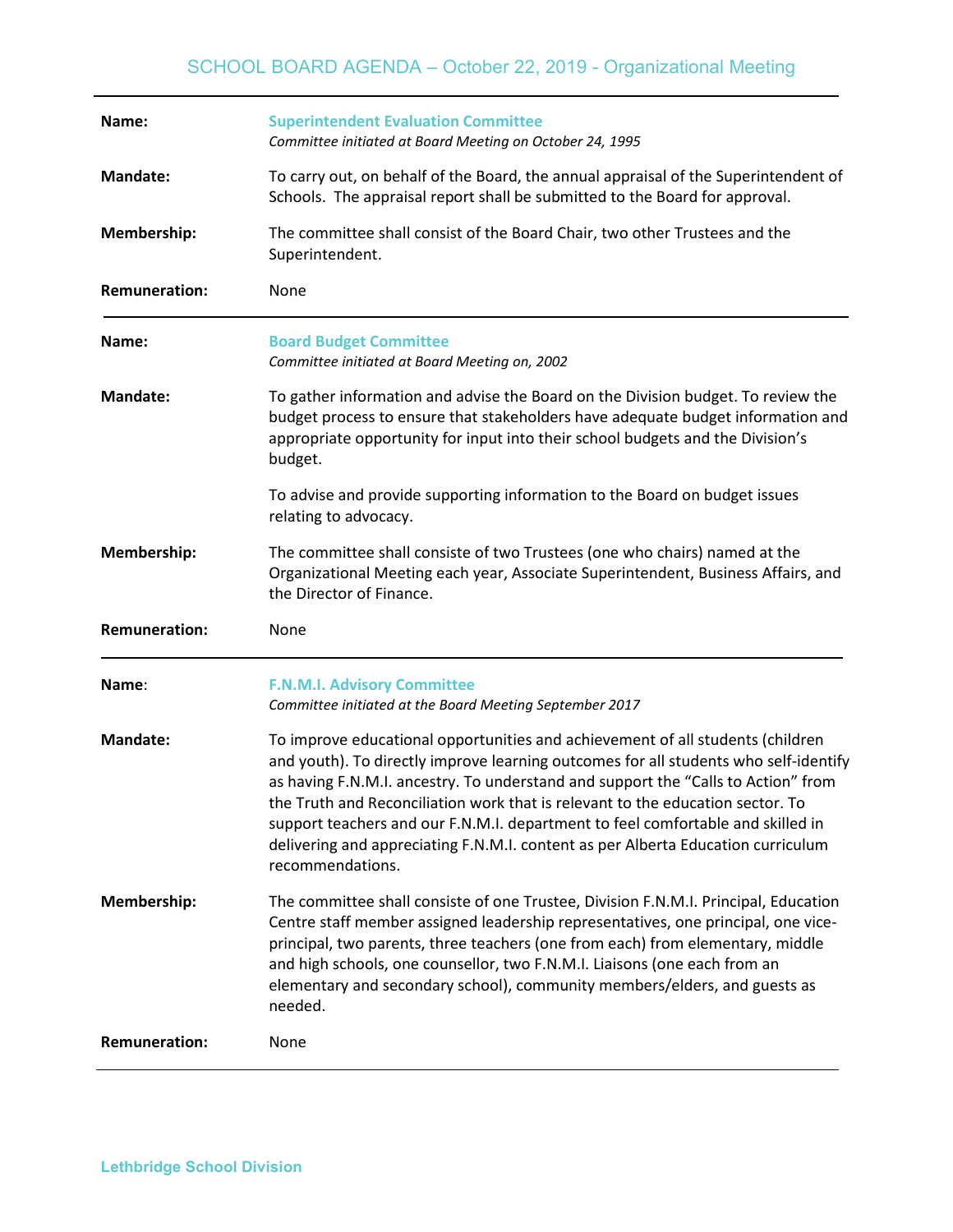| Name:                | <b>Poverty Intervention Committee</b><br>Committee initiated at Board Meeting on June 25, 2002                                                                                                                                                                                                                                                                                                                                                                                           |
|----------------------|------------------------------------------------------------------------------------------------------------------------------------------------------------------------------------------------------------------------------------------------------------------------------------------------------------------------------------------------------------------------------------------------------------------------------------------------------------------------------------------|
| <b>Mandate:</b>      | To improve educational opportunities and achievement of students (children and<br>youth) affected by poverty. To determine the Division's progress in addressing<br>poverty and make recommendations to the Board where deemed appropriate. To<br>heighten staff awareness and promote action on issues related to poverty.                                                                                                                                                              |
| Membership:          | The committee shall consiste of one Trustee (chair), Education Centre staff member<br>assigned lead responsibilities for poverty intervention, a principal and a vice-<br>principal, two parents, Principal of FNMI Education, three teachers - elementary,<br>middle and high school, counselling representative, CUPE 2843 representative,<br>CUPE 290 representative, a community member, and a Making Connections<br>representative.                                                 |
| <b>Remuneration:</b> | None                                                                                                                                                                                                                                                                                                                                                                                                                                                                                     |
| Name:                | <b>Board Audit Committee</b><br>Committee initiated at Board Meeting on January 22, 2008                                                                                                                                                                                                                                                                                                                                                                                                 |
| <b>Mandate:</b>      | The Audit Committee provides an independent perspective that assists the Board<br>of Trustees and the Superintendent of Schools in fulfilling oversight responsibilities<br>for the financial reporting process, the system of internal control over financial<br>reporting, the audit process (including Generally Accepted Accounting Principles<br>(GAPP)) compliance, and, monitoring the Division's compliance with laws and<br>regulations pertaining to the financial operations. |
| Membership:          | The committee shall consist of two member Trustees from the Board Budget<br>Committee, one of whom shall act as chair of the Audit Committee; and, two<br>members of the general public, who are independent to the Division, have no<br>relationship to the audit firm and who are financially literate.                                                                                                                                                                                |
| <b>Remuneration:</b> | None                                                                                                                                                                                                                                                                                                                                                                                                                                                                                     |
| Name:                | <b>Division Wellness Committee</b><br>Committee initiated at Board Meeting on October 27, 2008                                                                                                                                                                                                                                                                                                                                                                                           |
| <b>Mandate:</b>      | To promote and facilitate healthy lifestyles among students, families and staff of<br>the Division.                                                                                                                                                                                                                                                                                                                                                                                      |
| Membership:          | The committee shall consist of two Trustees, Associate Superintendent,<br>Instructional Services, elementary and secondary administrators, two classroom<br>teachers, three parents, and representatives from Alberta Health Services.                                                                                                                                                                                                                                                   |
| <b>Remuneration:</b> | None                                                                                                                                                                                                                                                                                                                                                                                                                                                                                     |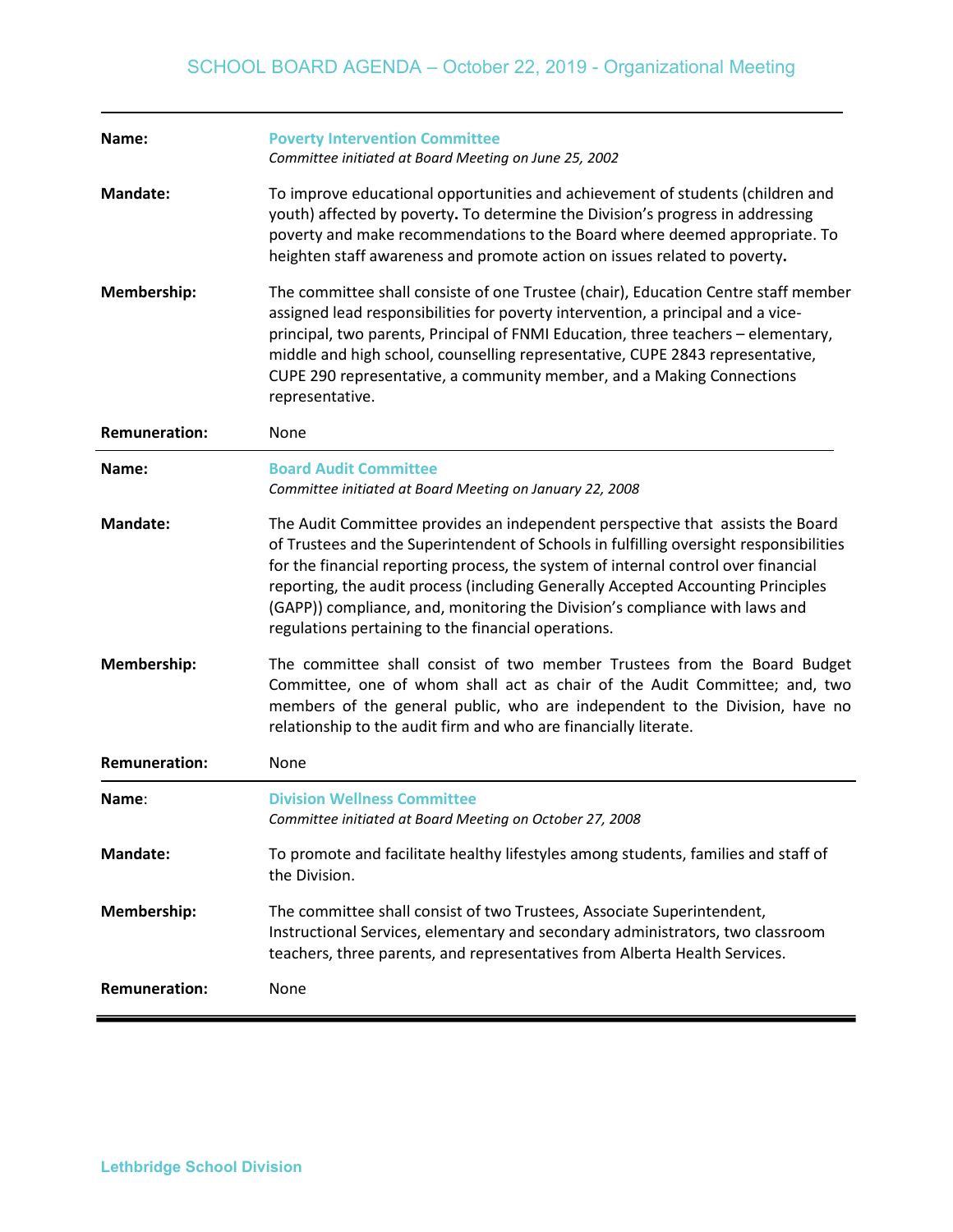# **SPECIAL (Ad Hoc) COMMITTEES**

| Name:                | <b>ATA Negotiating Committee</b>                                                                                                                                                                                                                                                                                                                                                                                                                                                                             |
|----------------------|--------------------------------------------------------------------------------------------------------------------------------------------------------------------------------------------------------------------------------------------------------------------------------------------------------------------------------------------------------------------------------------------------------------------------------------------------------------------------------------------------------------|
| <b>Mandate:</b>      | To negotiate (renegotiate), within parameters established by the Board, the<br>provisions of the Collective Agreement between the Board and the Alberta<br>Teachers' Association (Local 41). The committee shall have the authority to sign a<br>Memorandum of Agreement. Final approval of all revisions to the collective<br>agreement shall be by Board resolution. (Note: One Trustee and the<br>Superintendent (or designate) will serve as Board representatives on the Grievance<br>Committee)        |
| Membership:          | Two trustees serving at the pleasure of the Board, one of whom shall act as chair,<br>the Associate Superintendent, Business Affairs (or designate), and the Associate<br>Superintendent, Human Resources (or designate).                                                                                                                                                                                                                                                                                    |
| Term:                | To conclusion of negotiations.                                                                                                                                                                                                                                                                                                                                                                                                                                                                               |
| <b>Remuneration:</b> | Per diem for negotiations meetings.                                                                                                                                                                                                                                                                                                                                                                                                                                                                          |
|                      |                                                                                                                                                                                                                                                                                                                                                                                                                                                                                                              |
| Name:                | <b>CUPE (Local 290) Negotiating Committee</b>                                                                                                                                                                                                                                                                                                                                                                                                                                                                |
| <b>Mandate:</b>      | To negotiate (renegotiate), within parameters established by the Board, the<br>provisions of the Collective Agreement between the Board and the Canadian Union<br>of Public Employees (Local 290). The committee shall have the authority to sign a<br>Memorandum of Agreement. Final approval of all revisions to the collective<br>agreement shall be by Board resolution. (Note: One trustee and the<br>Superintendent (or designate) will serve as Board representatives on the Grievance<br>Committee.) |
| Membership:          | Two trustees serving at the pleasure of the Board, one of whom shall act as chair,<br>the Associate Superintendent, Business Affairs (or designate), and the Associate<br>Superintendent, Human Resources (or designate).                                                                                                                                                                                                                                                                                    |
| Term:                | To conclusion of negotiations.                                                                                                                                                                                                                                                                                                                                                                                                                                                                               |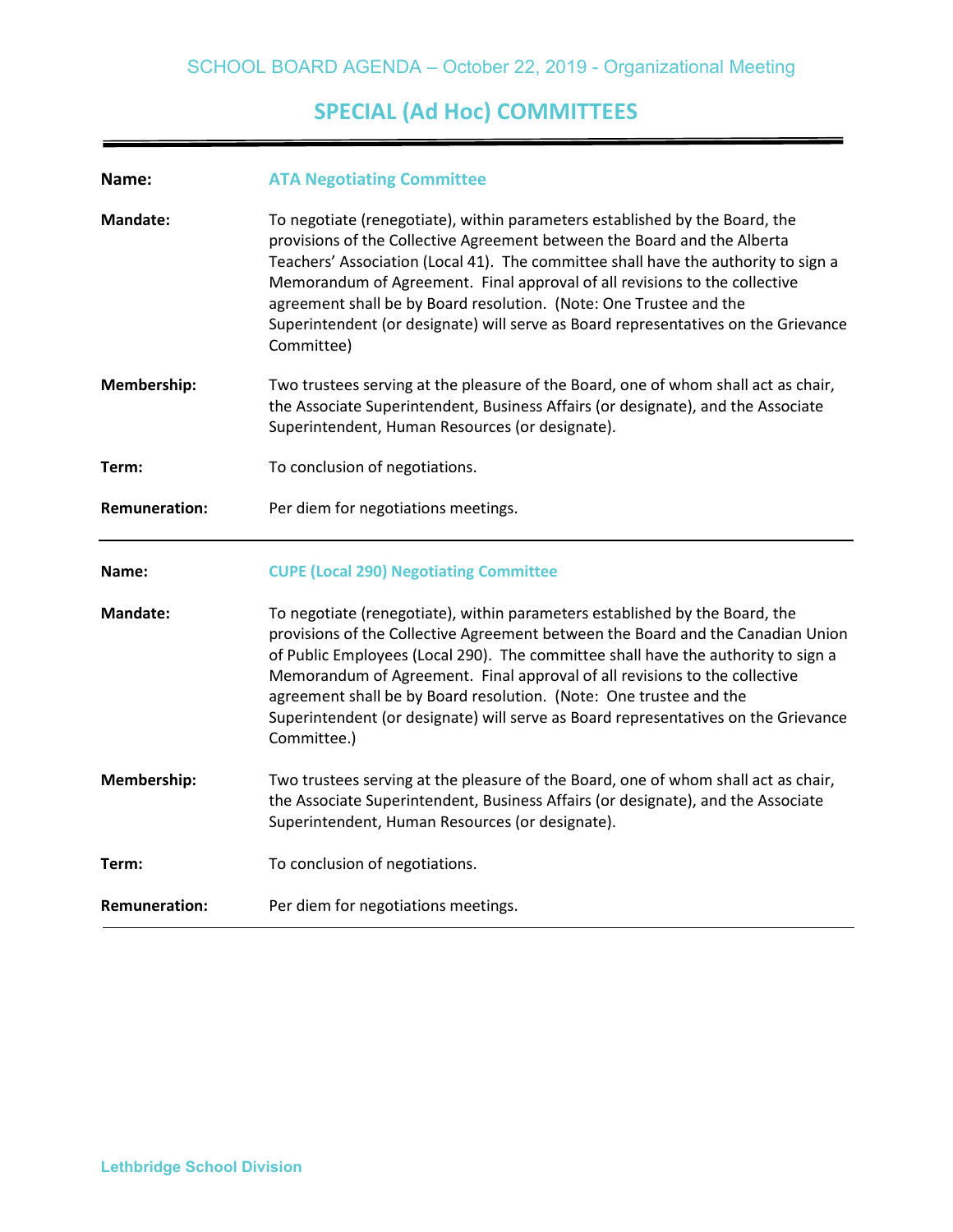| Name:                | <b>CUPE (Local 2843) Negotiating Committee</b>                                                                                                                                                                                                                                                                                                                                                                                                                                                                |
|----------------------|---------------------------------------------------------------------------------------------------------------------------------------------------------------------------------------------------------------------------------------------------------------------------------------------------------------------------------------------------------------------------------------------------------------------------------------------------------------------------------------------------------------|
| <b>Mandate:</b>      | To negotiate (renegotiate), within parameters established by the Board, the<br>provisions of the Collective Agreement between the Board and the Canadian Union<br>of Public Employees (Local 2843). The committee shall have the authority to sign a<br>Memorandum of Agreement. Final approval of all revisions to the collective<br>agreement shall be by Board resolution. (Note: One trustee and the<br>Superintendent (or designate) will serve as Board representatives on the Grievance<br>Committee.) |
| Membership:          | Two trustees serving at the pleasure of the Board, one of whom shall act as chair,<br>the Associate Superintendent, Business Affairs (or designate), and the Associate<br>Superintendent, Human Resources (or designate).                                                                                                                                                                                                                                                                                     |
| Term:                | To conclusion of negotiations.                                                                                                                                                                                                                                                                                                                                                                                                                                                                                |
| <b>Remuneration:</b> | Per diem for negotiations meetings.                                                                                                                                                                                                                                                                                                                                                                                                                                                                           |
| Name:                | <b>Non Union Staff Committee</b>                                                                                                                                                                                                                                                                                                                                                                                                                                                                              |
| <b>Mandate:</b>      | The committee will meet with representatives from the employee groups to<br>provide a forum for discussion regarding matters or issues of common interest<br>associated with the groups' working context.                                                                                                                                                                                                                                                                                                     |
| Membership:          | Two trustees serving at the pleasure of the Board, one of whom shall act as chair,<br>and senior administrative staff including the Superintendent and three Associate<br>Superintendents.                                                                                                                                                                                                                                                                                                                    |
|                      | The Non Union staff groups have 6 representatives as follows:                                                                                                                                                                                                                                                                                                                                                                                                                                                 |
|                      | Executive Assistants and Division Administrative Assistants (1 representative)<br>1.<br>2. Technology support and senior technicians (1 representative)<br>3. First Nations, Métis and Inuit Liaison (1 representative)<br>EEP Managers, SLP, Psychologist (1 representative)<br>4.<br>Making Connections (1 representative)<br>5.<br>6. OHS Officer, Communications Officer, Directors, Managers, Coordinators (1<br>representative)                                                                         |
|                      | Any employees with the designation of superintendent are excluded as members of<br>the Non Union staff groups.                                                                                                                                                                                                                                                                                                                                                                                                |
| Term:                | To ratification of contracts                                                                                                                                                                                                                                                                                                                                                                                                                                                                                  |
| <b>Remuneration:</b> | None                                                                                                                                                                                                                                                                                                                                                                                                                                                                                                          |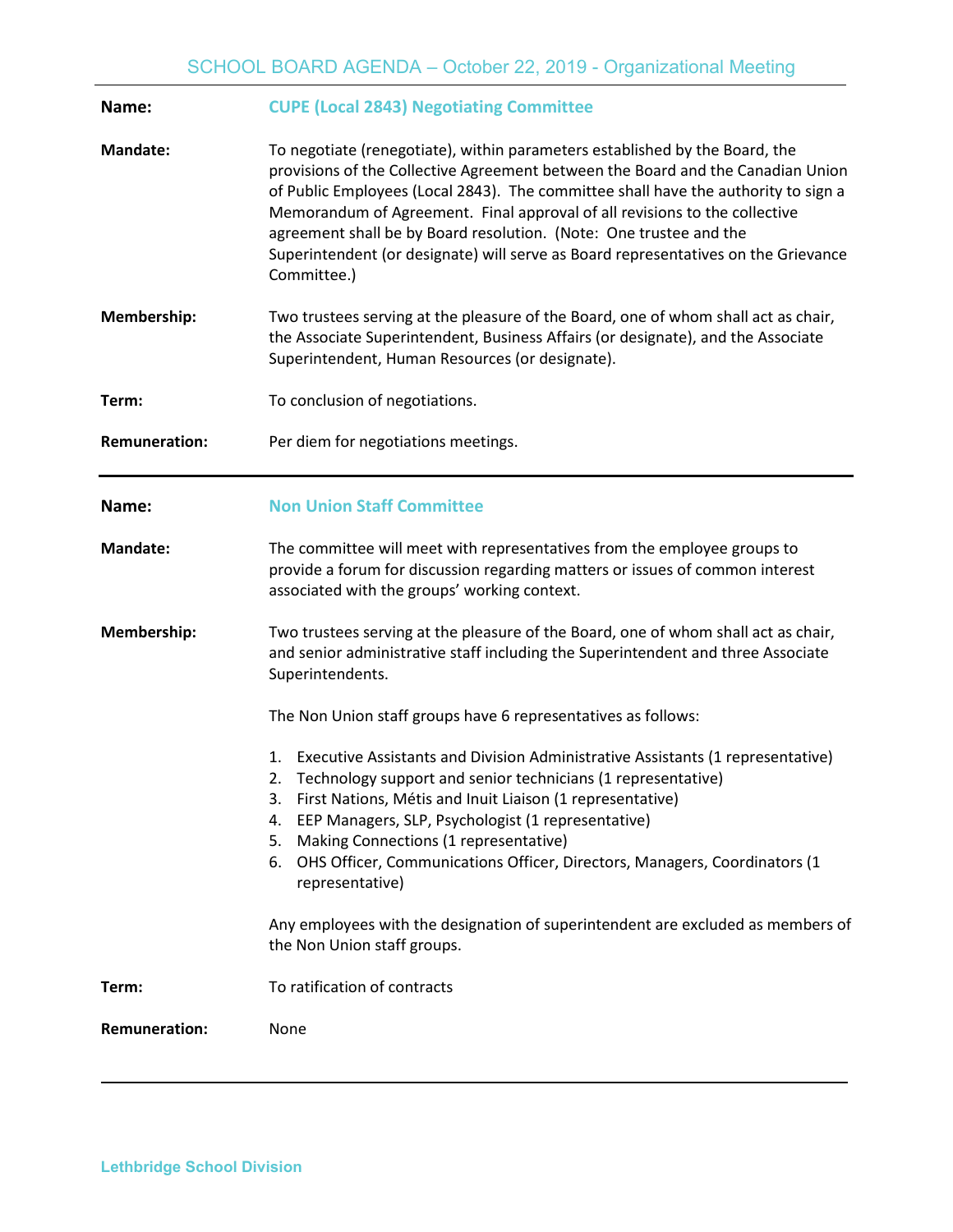| Name:                | <b>Expulsion Committee</b>                                                                                                                                                    |
|----------------------|-------------------------------------------------------------------------------------------------------------------------------------------------------------------------------|
| Mandate:             | To make decisions with respect to the expulsion/reinstatement of students who have been<br>suspended in accordance with section 25 of the School Act – and Board Policy 502.3 |
| <b>Membership:</b>   | Two trustees of the Board, a school administrator appointed by the Associate<br>Superintendent, Instructional Services.                                                       |
| Term:                | A new committee shall be struck for each expulsion and serve until such time as a decision<br>with respect to expulsion/reinstatement has been reached.                       |
| <b>Remuneration:</b> | None                                                                                                                                                                          |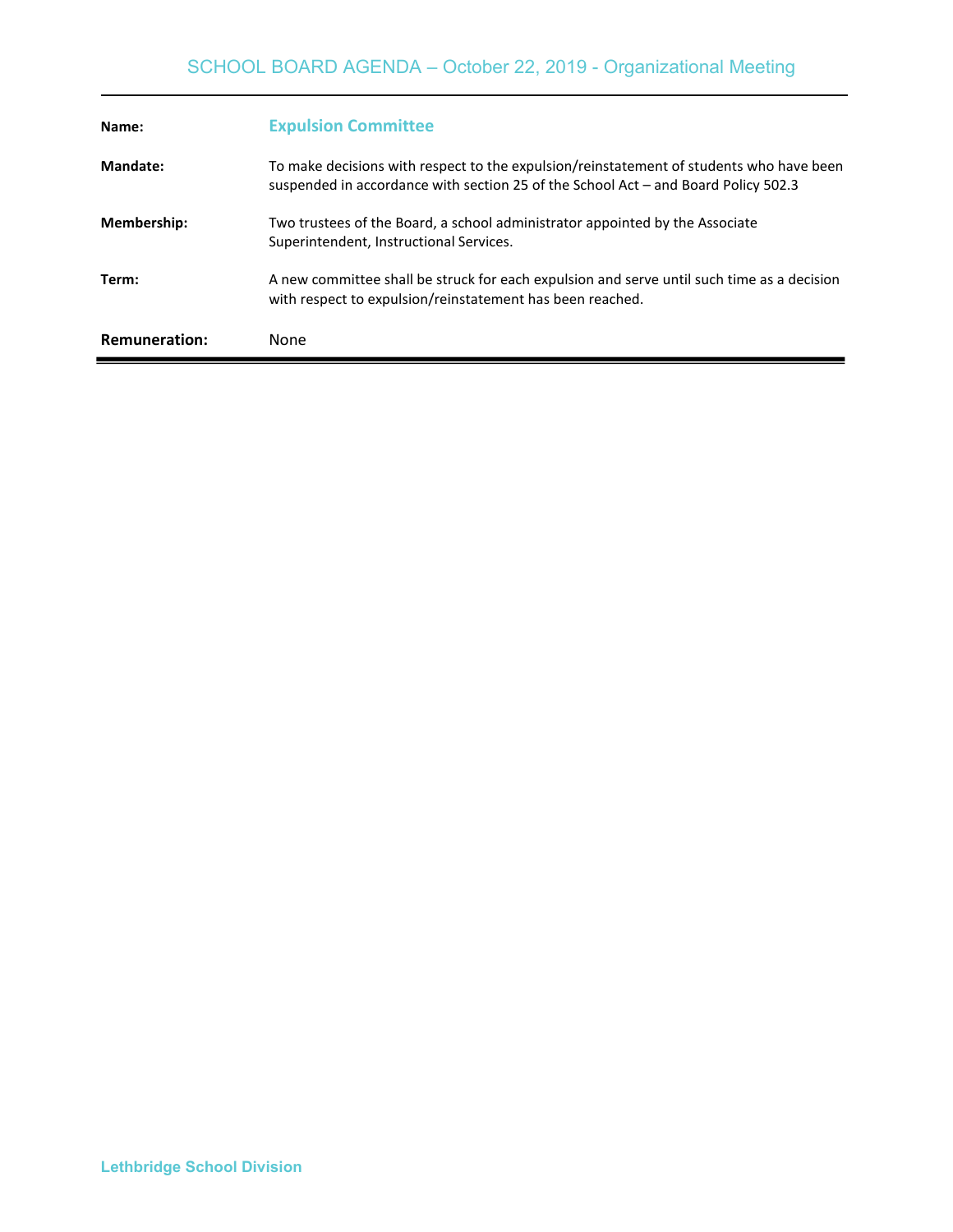# **JOINT COMMITTEES**

| Name:                | <b>ATA Working Conditions Committee</b><br>*See Collective Agreement                                                                                                                                                                                                                                                                                                                                                                                                                                                                                                                                                                              |
|----------------------|---------------------------------------------------------------------------------------------------------------------------------------------------------------------------------------------------------------------------------------------------------------------------------------------------------------------------------------------------------------------------------------------------------------------------------------------------------------------------------------------------------------------------------------------------------------------------------------------------------------------------------------------------|
| <b>Mandate:</b>      | The working conditions committee has authority in certain specified areas:<br>To provide a forum for discussion, by members of the school board, senior<br>$\Box$<br>administration and the Alberta Teachers Association, of issues of common<br>interest.<br>To administer the professional development fund established under clause 9.2<br>$\Box$<br>of the collective agreement between the Board and the Alberta Teachers<br>Association (Local 41).<br>To participate in the grievance procedure as outlined under clause 17 of the<br>$\Box$<br>collective agreement between the Board and the Alberta Teachers Association<br>(Local 41). |
| Membership:          | Two Trustees serving at the pleasure of the Board, the Superintendent of Schools<br>(or designate), the Associate Superintendent, Business Affairs who shall act as<br>recording secretary and an equal number of representatives chosen by the Alberta<br><b>Teachers Association Local 41.</b>                                                                                                                                                                                                                                                                                                                                                  |
| <b>Remuneration:</b> | None                                                                                                                                                                                                                                                                                                                                                                                                                                                                                                                                                                                                                                              |
| Name:                | <b>Business and Education Committee (Chamber of Commerce)</b>                                                                                                                                                                                                                                                                                                                                                                                                                                                                                                                                                                                     |
| <b>Mandate:</b>      | To provide a link between the schools of Lethbridge (public and private) and the<br>Lethbridge business community.                                                                                                                                                                                                                                                                                                                                                                                                                                                                                                                                |
| <b>Appointees:</b>   | One Trustee serving at the pleasure of the Board.                                                                                                                                                                                                                                                                                                                                                                                                                                                                                                                                                                                                 |
| <b>Remuneration:</b> | None                                                                                                                                                                                                                                                                                                                                                                                                                                                                                                                                                                                                                                              |
| Name:                | <b>City/School Boards Committee</b>                                                                                                                                                                                                                                                                                                                                                                                                                                                                                                                                                                                                               |
| <b>Mandate:</b>      | To provide liaison between the elected officials and senior administration of the<br>City of Lethbridge, the Lethbridge School Division and the Holy Spirit Roman<br>Catholic Separate Regional School Division No. 4.                                                                                                                                                                                                                                                                                                                                                                                                                            |
| <b>Appointees:</b>   | Two Trustees serving at the pleasure of the Board.                                                                                                                                                                                                                                                                                                                                                                                                                                                                                                                                                                                                |
| <b>Remuneration:</b> | None                                                                                                                                                                                                                                                                                                                                                                                                                                                                                                                                                                                                                                              |